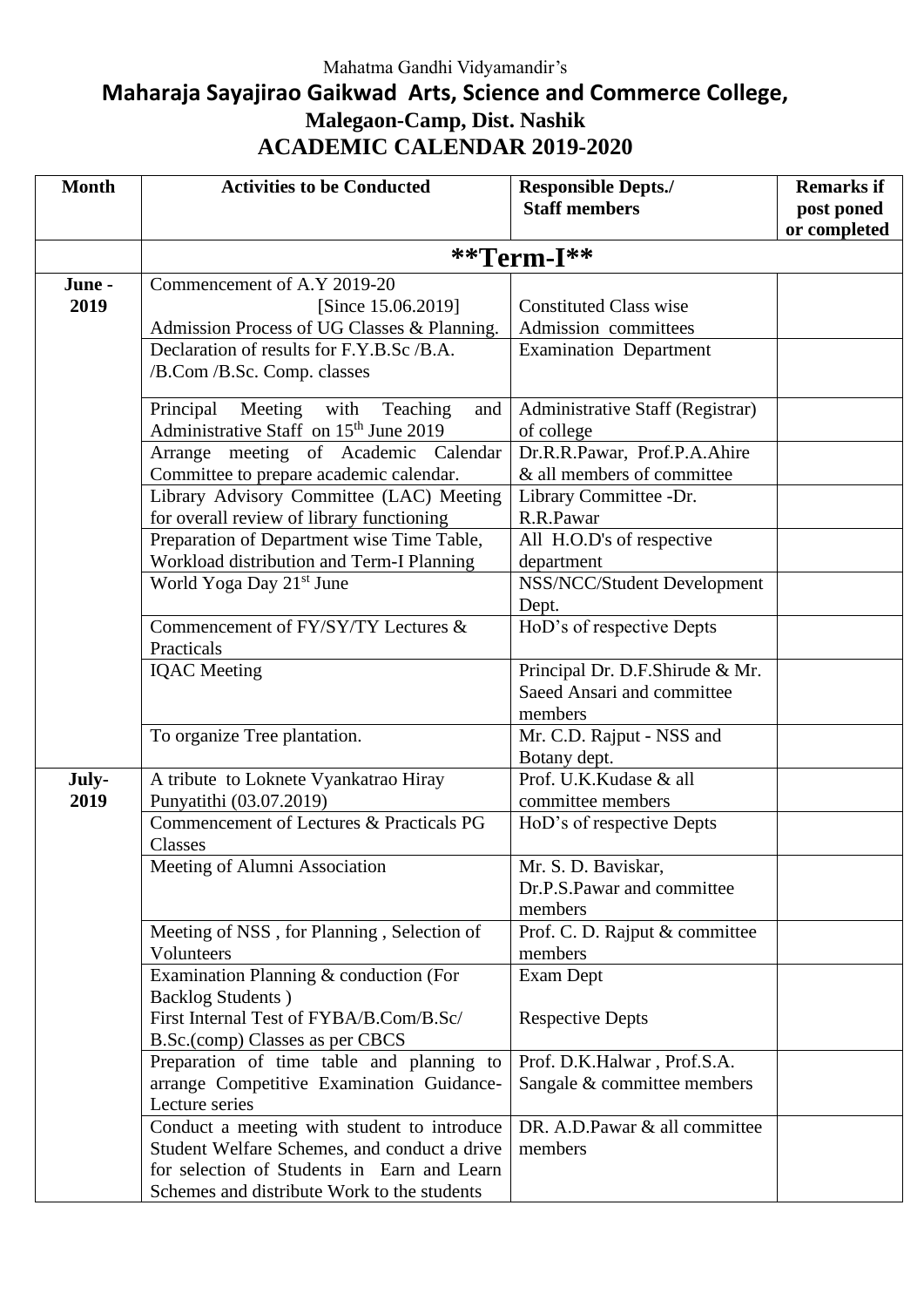|             | To prepare details report on Equal Opportunity                                         | Dr. B.S.Khairnar, Mr. B. P.                            |
|-------------|----------------------------------------------------------------------------------------|--------------------------------------------------------|
|             | Cell (EOC) and submit with principal/IQAC                                              | Shewale & all committee                                |
|             | on action taken and number of beneficiaries                                            | members.                                               |
|             | To conduct college level sports activities for                                         | Dr. Karad & all staff of                               |
|             | students                                                                               | Department of Sports                                   |
| August-     | To organize Blood Donation and checkup                                                 | Mr. C.D. Rajput - NSS and                              |
| 2019        | camp                                                                                   | Botany dept.                                           |
|             | Celebration of Independence Day (15 August)                                            | NCC in-charge & all cadets                             |
|             | One day NSS camp in the college premises to                                            | Mr. C. D. Rajput & all committee                       |
|             | organize vehicle parking area and conduct tree                                         | members                                                |
|             | plantation in the parking area                                                         |                                                        |
|             | Medical check-up camp for first year students                                          | Dr. D.U. Ahire & all committee                         |
|             |                                                                                        | members                                                |
|             | Interactive Lecture on Communication Skills                                            | Dr. Smt. S. C. Tiwari &                                |
|             | under Soft Skill Development program for                                               | committee members                                      |
|             | organize<br>Students,<br>To<br>Personality                                             |                                                        |
|             | Development Program for student under Soft                                             |                                                        |
|             | Skill Development                                                                      |                                                        |
|             | Sports Week- Kho-Kho (Ladies) & Football                                               | Dr. Karad & all staff members of                       |
|             | (Boys) & other sports activities                                                       | Physical Education department                          |
|             | Inauguration function of<br>1) Science Association                                     | 1) Dr. T. S. Savale & committee<br>members.            |
|             |                                                                                        |                                                        |
|             | 2) Commerce Association                                                                | 2) Dr. V.S.Mistri $&$ committee                        |
|             |                                                                                        | members                                                |
|             | 3) Staff academy                                                                       | 3) Mr. Y. D. Sonawane and                              |
|             |                                                                                        | members of committee                                   |
|             | 4) Social Science Association                                                          |                                                        |
|             | & arranging lecture series & competition for $ 4\rangle$ Department of Social Science. |                                                        |
|             | all Arts, Science & Commerce students                                                  |                                                        |
|             | Interaction with Parents and Students through                                          | Mr. S.D.Baviskar, Mr. Y. D.                            |
|             | meeting                                                                                | Sonawane & committee                                   |
|             |                                                                                        | members                                                |
| September - | Preparation of participation in Avishkar                                               | Dr. P. S. Patil, Dr.J.M.Shewale                        |
| 2019        | project Competition                                                                    | & all members of skill                                 |
|             |                                                                                        | development committee                                  |
|             | To organize invited talk under the banner of                                           | Mr. Y. D. Sonawane & all                               |
|             | staff academy for intellectual property and                                            | committee members                                      |
|             | copy right act.                                                                        |                                                        |
|             | Conduction of Grievances and Redresser                                                 | Mr. P A Ahire & all committee                          |
|             | Committee meeting.                                                                     | members                                                |
|             | Conduction Meeting of Alumni Association                                               | Mr. S.D. Baviskar and all                              |
|             |                                                                                        | committee members                                      |
|             | Organize workshop for student to encourage                                             | Mr.S.S.Pathade, Mr.S.A. Sangle,                        |
|             | them for NET/SET examination. Prepare                                                  | Mr. A.S.Kale & Committee                               |
|             | report on last year NET /SET passed students                                           | members                                                |
|             | and submit to IQAC                                                                     |                                                        |
|             | Indoor Sport game competitions<br>to be                                                | Dr. Karad & staff members of                           |
|             | conducted                                                                              | Physical Education.<br>Dr. Y. C. Shastri & all members |
|             | Teacher's Day Celebration 5-Sept.                                                      | of the committee                                       |
|             | To arrange / conduct<br>lecture on career                                              | Mr. D.K.Halwar, Prof.S.A.                              |
|             | development and opportunities in industry                                              | sangle & all committee members                         |
|             |                                                                                        |                                                        |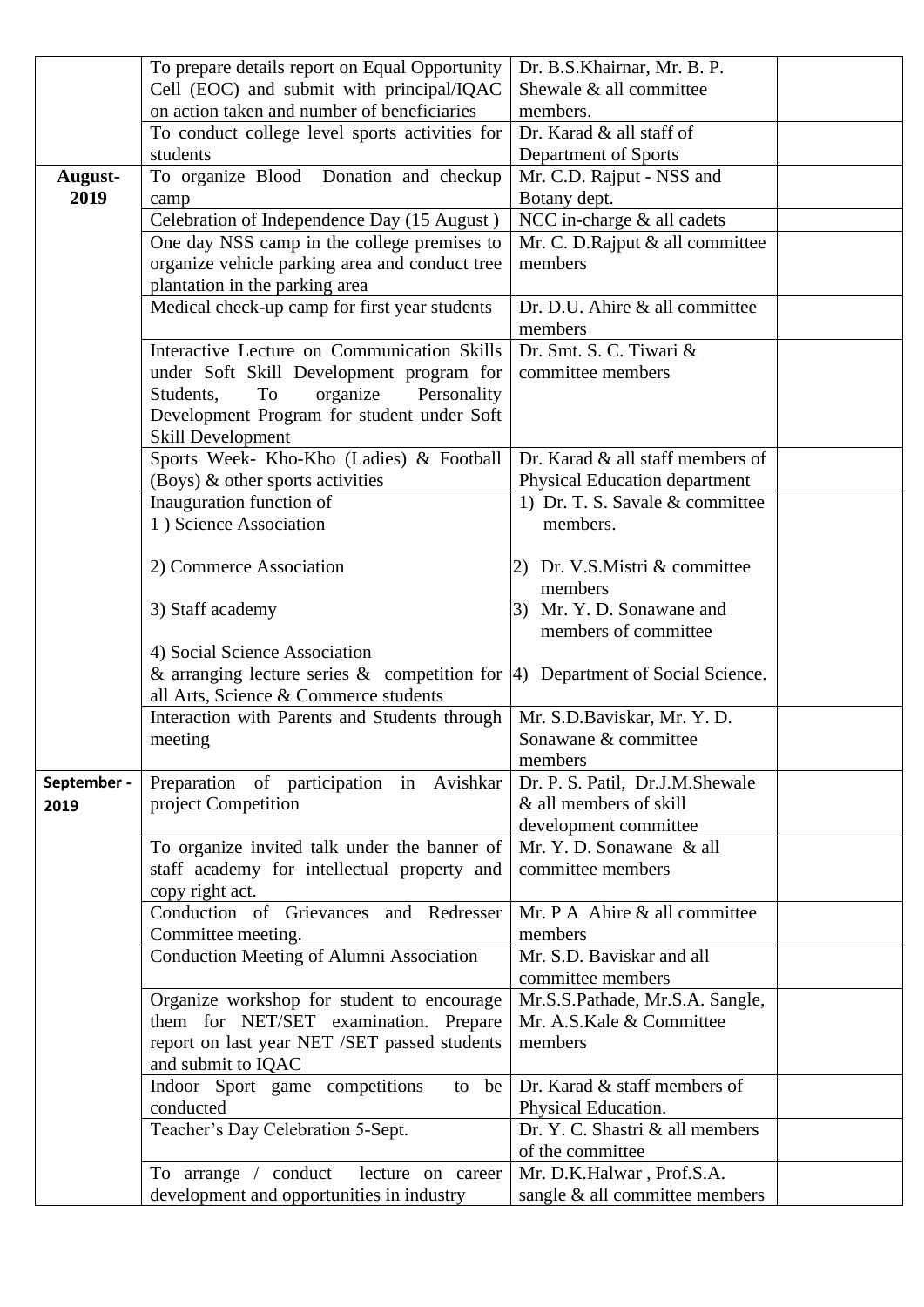|                   | Second Internal Test of FYBA/B.Com/B.Sc/                                                 | <b>Respective Depts</b>               |  |
|-------------------|------------------------------------------------------------------------------------------|---------------------------------------|--|
|                   | B.Sc.(comp) Classes as per CBCS                                                          |                                       |  |
|                   | Celebration of NSS Day by conducting tree                                                | Mr. C. D. Rajput & members of         |  |
|                   | plantation in the area nearby college campus.                                            | committee                             |  |
|                   | Celebration of World Literacy Day through                                                | Dr.A.U.Patil & committee              |  |
|                   | interactive lecture series under the banner of                                           | members.                              |  |
|                   | <b>Literacy Association</b>                                                              |                                       |  |
| October-          | Meeting of IQAC with all staff members and                                               | Principal Dr. D.F.Shirude, and        |  |
| 2019              | associates to verify compliances of<br>all                                               | all IQAC members                      |  |
|                   | committees and each individuals record                                                   |                                       |  |
|                   | Mahatma Gandhi Jayanti (2 <sup>nd</sup> Oct.)                                            | Mr.U.K.Kudase & all committee         |  |
|                   |                                                                                          | members                               |  |
|                   | Internal Exam of ST/TYB.Sc/ B.Sc.(comp)<br>Classes.                                      | <b>Respective Depts</b>               |  |
|                   | Sports Week-Competition of various events                                                | Dr. Karad & all staff members of      |  |
|                   |                                                                                          | Physical Education Dept.              |  |
|                   | <b>Conduction of Women Grievances Committee</b>                                          | Dr.V.M.Nare & committee               |  |
|                   | meeting                                                                                  | members                               |  |
|                   | Organize workshop to encourage the students                                              | Mr. S.A.Sangle and all                |  |
|                   | appearing for SET/NET Exam.                                                              | committee members                     |  |
|                   | <b>IQAC</b> Meeting                                                                      | Principal Dr. D.F.Shirude & Mr.       |  |
|                   |                                                                                          | Saeed Ansari and committee            |  |
|                   |                                                                                          | members                               |  |
|                   | Diwali Vacation: (24/10/2019 to 20/11/2019)                                              |                                       |  |
|                   |                                                                                          | **Term-II**                           |  |
| November-         | Late. Karmaveer Bhausaheb Hiray Smruti Din                                               | Mr.U.K.Kudase & all members           |  |
| 2019              | 6-Nov.                                                                                   | of the committee                      |  |
|                   |                                                                                          |                                       |  |
|                   | Submission of Student Feedback and Analysis                                              | All HOD's of respective               |  |
|                   | of Students Feedback about teacher,                                                      | Departments                           |  |
|                   | Submission of performance report<br>as per                                               |                                       |  |
|                   | academic calendar with College Development   Principal Dr. D.F.Shirude                   |                                       |  |
|                   | Committee Meeting                                                                        |                                       |  |
|                   | Meeting of ARC and report of ARC is to be                                                | Dr. P.S.Patil & all ARC               |  |
|                   | submitted with IQAC                                                                      | Committee members                     |  |
| December-<br>2019 | Preparation of Department wise Time Table,<br>Workload distribution and Term-II Planning |                                       |  |
|                   |                                                                                          | HoD's of respective Depts             |  |
|                   | Commencement of FY/SY/TY Lectures &                                                      |                                       |  |
|                   | Practicals                                                                               |                                       |  |
|                   | Meeting of Anti-Ragging Squad is to be called                                            | Dr. U.B.Kadam, Mr. U.K. Teke          |  |
|                   | and details for action taken by the committee                                            | and all committee members             |  |
|                   | in the year is to be submitted with IQAC                                                 |                                       |  |
|                   | Inauguration of NSS Special Winter Camp                                                  | Mr. C.D.Rajput & committee<br>members |  |
|                   | Excursion (Field Visit) for S.Y.B.Sc/T.Y.B.Sc.                                           | Dr. A.D. Pawar & all committee        |  |
|                   | Botany/Zoology/Physics Students                                                          | members                               |  |
|                   | Celebration of Renukabai Bhausaheb Hiray                                                 | Mr.U.K.Kudase & committee             |  |
|                   | Jayanti (30-Dec)                                                                         | members                               |  |
|                   | Performance analysis of Equal Opportunity                                                | Dr. K.B.Gaikwad, Mr. B. P.            |  |
|                   | Cell (EOC) by Coordinator and details report                                             | Shewale, & all committee              |  |
|                   | of action taken.                                                                         | members.                              |  |
|                   | Sports Inter College competition                                                         | Dr. Karad & all committee<br>members  |  |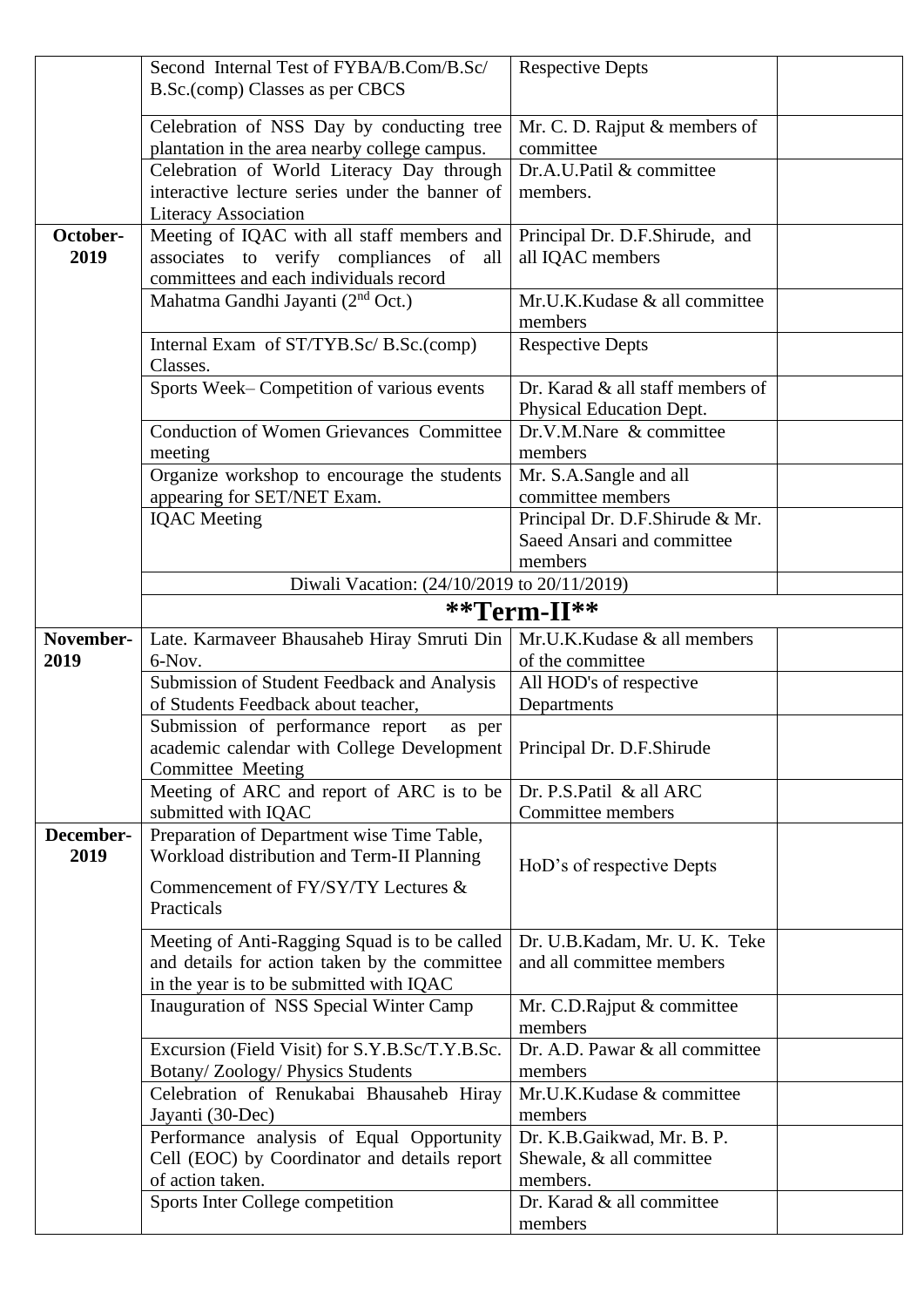| January-  | Commencement of Lectures & Practicals PG                                    | HoD's of respective Depts                     |
|-----------|-----------------------------------------------------------------------------|-----------------------------------------------|
| 2020      | Classes in II-Term                                                          |                                               |
|           | To plan and arrange State/National Level                                    | Co-ordinator's of respective                  |
|           | Conference/Workshop/Seminar.                                                | program.                                      |
|           | To plan and arrange State Level Debating                                    | Dr. D.V.Thakor & all committee                |
|           | Competition                                                                 | members                                       |
|           | First Internal Test of FYBA/B.Com/B.Sc/                                     | <b>Respective Depts</b>                       |
|           | B.Sc.(comp) Classes as per CBCS                                             |                                               |
|           | Annual Social Gathering & Prize Distribution                                | <b>Chairman of Annual Social</b><br>Gathering |
|           | Celebration of Republic Day $(26th-Jan.)$                                   | <b>NCC</b>                                    |
|           | One Day NSS Camp and Field Work                                             | Mr. C.D.Rajput & all committee                |
|           |                                                                             | members                                       |
|           | Interaction with Parents and Students through                               | Mr. S.D.Baviskar, Mr. Y. D.                   |
|           | meeting                                                                     | Sonawane & committee                          |
|           |                                                                             | members                                       |
| February- | To prepare Magazine layout, contents and                                    | Smt. Dr. A.P.Nere & all                       |
| 2020      | conduct editing and sensor-ship for collected                               | committee members                             |
|           | manuscript for college magazine.                                            |                                               |
|           | Celebration of University Foundation Day<br>$(10th-Feb.)$                   | Mr. R.A.Pawar                                 |
|           | A tribute to Smt. Renuka Aji Hiray on her                                   | Mr.U.K.Kudase & all committee                 |
|           | Punyatithi -(17-Feb.)                                                       | members                                       |
|           | Celebration of National Science Day 28th Feb.                               | Dr. T. S. Savale & committee                  |
|           | by all science departments under the banner of                              | members.                                      |
|           | Science Association.                                                        |                                               |
|           | Celebrating Chatrapati Shivaji Maharaj Jayanti                              | Mr.U.K.Kudase & all committee                 |
|           | 19-Feb.                                                                     | members                                       |
|           | Second Internal Test of FYBA/B.Com/B.Sc/<br>B.Sc.(comp) Classes as per CBCS | <b>Respective Depts</b>                       |
|           |                                                                             |                                               |
|           | <b>IQAC</b> Meeting                                                         | Principal Dr. D.F.Shirude & Mr.               |
|           |                                                                             | Saeed Ansari and committee                    |
|           |                                                                             | members                                       |
| March -   | Celebration of Karmaveer Bhausaheb Hiray                                    | Mr.U.K.Kudase & all committee                 |
| 2020      | Jayanti (01.03.2019).                                                       | members                                       |
|           | World Women's Day celebration on 8-March                                    | Dr.A.P.Nere & Dr.Veena Nare                   |
|           | Meeting of College Development Committee                                    | Principal & all committee                     |
|           | for Annual Budget and Audit Report                                          | <b>Members</b>                                |
|           | Internal Exam of ST/TYB.Sc/ B.Sc.(comp)                                     | <b>Respective Depts</b>                       |
|           | Classes.                                                                    |                                               |
|           | Submission of Student Feedback and Analysis                                 | All HOD's of respective                       |
|           | of Students Feedback about teacher,                                         | Departments                                   |
|           | Commencement of University Pract.Exam.of                                    | HOD's of respective                           |
|           | <b>UG Classes.</b>                                                          | Departments $\&$                              |
|           | <b>Conduction of University Examination</b>                                 | Exam. Dept                                    |
|           | B.Sc/B.A./B.Com/B.Sc. Comp.                                                 |                                               |
| April-    | Loknete Vyankatrao Hiray Jayanti celebration                                | Mr.U.K.Kudase & all committee                 |
| 2020      |                                                                             |                                               |
|           |                                                                             | members                                       |
|           |                                                                             |                                               |
|           | CAP University and College Examination                                      | Exam. Dept                                    |
|           | <b>IQAC</b> Meeting                                                         | Principal                                     |